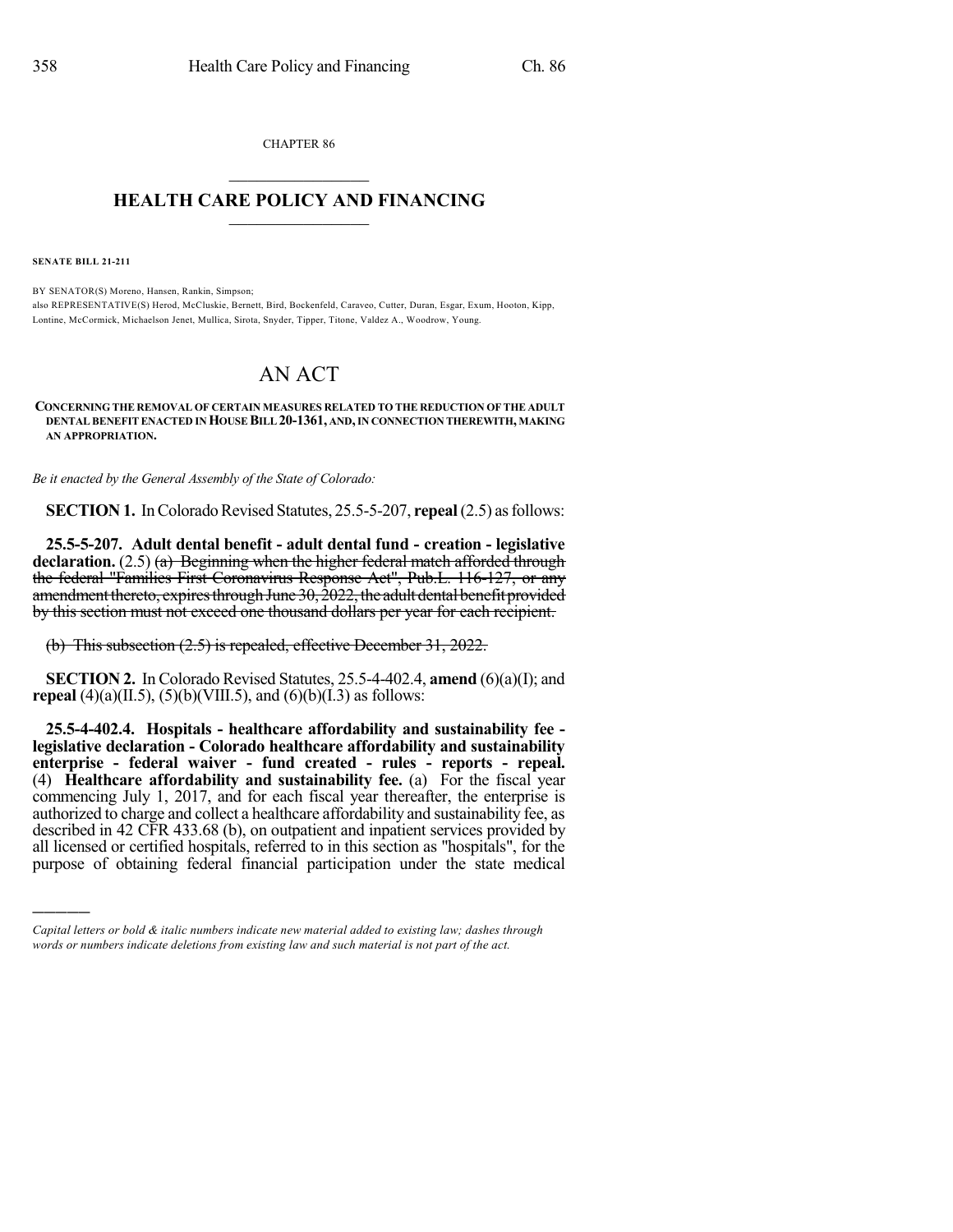assistance program as described in this article 4 and articles 5 and 6 of this title 25.5, referred to in this section as the "state medical assistance program", and the Colorado indigent care program described in part 1 of article 3 of this title 25.5, referred to in this section as the "Colorado indigent care program". If the amount of healthcare affordability and sustainability fee revenue collected exceeds the federal net patient revenue-based limit on the amount of such fee revenue that may be collected, requiring repayment to the federal government of excess federal matching money received, hospitals that received such excess federal matching money shall be responsible for repaying the excess federal money and any associated federal penalties to the federal government. The enterprise shall use the healthcare affordability and sustainability fee revenue to:

 $(II.5)$   $(A)$  For state fiscal year 2020-21 only, offset general fund expenditures for the state medical assistance program.

(B) This subsection (4)(a)(II.5) is repealed, effective December 31, 2021.

(5) **Healthcare affordability and sustainability fee cash fund.** (b) All money in the fund is subject to federal matching as authorized under federal law and, subject to annual appropriation by the general assembly, shall be expended by the enterprise for the following purposes:

 $(VIII.5)$   $(A)$  For the 2020-21 state fiscal year only, due to reductions in the adult dental benefit pursuant to section 25.5-5-207 (2.5), three hundred thirty-one thousand four hundred sixty-two dollars to offset general fund expenditures for the state medical assistance program.

## (B) This subsection (5)(b)(VIII.5) is repealed, effective December 31, 2021.

(6) **Appropriations.** (a) (I) Except as otherwise provided in subsection  $(6)(b)(1.3)$ ,  $(6)(b)(1.5)$  or  $(6)(b)(1.7)$  of this section, the healthcare affordability and sustainability fee is to supplement, not supplant, general fund appropriations to support hospital reimbursements. General fund appropriations for hospital reimbursements shall be maintained at the level of appropriations in the medical services premium line item made for the fiscal year commencing July 1, 2008; except that general fund appropriations for hospital reimbursements may be reduced if an index of appropriations to other providers shows that general fund appropriations are reduced for other providers. If the index shows that general fund appropriations are reduced for other providers, the general fund appropriations for hospital reimbursements shall not be reduced by a greater percentage than the reductions of appropriations for the other providers as shown by the index.

(b) If the revenue from the healthcare affordability and sustainability fee is insufficient to fully fund all of the purposes described in subsection  $(5)(b)$  of this section:

(I.3) (A) For the 2020-21 state fiscal year only, due to reductions in the adult dental benefit pursuant to section  $25.5-5-207$   $(2.5)$ , three hundred thirty-one thousand four hundred sixty-two dollars of revenue shall be used first to offset general fund expenditures for the state medical assistance program.